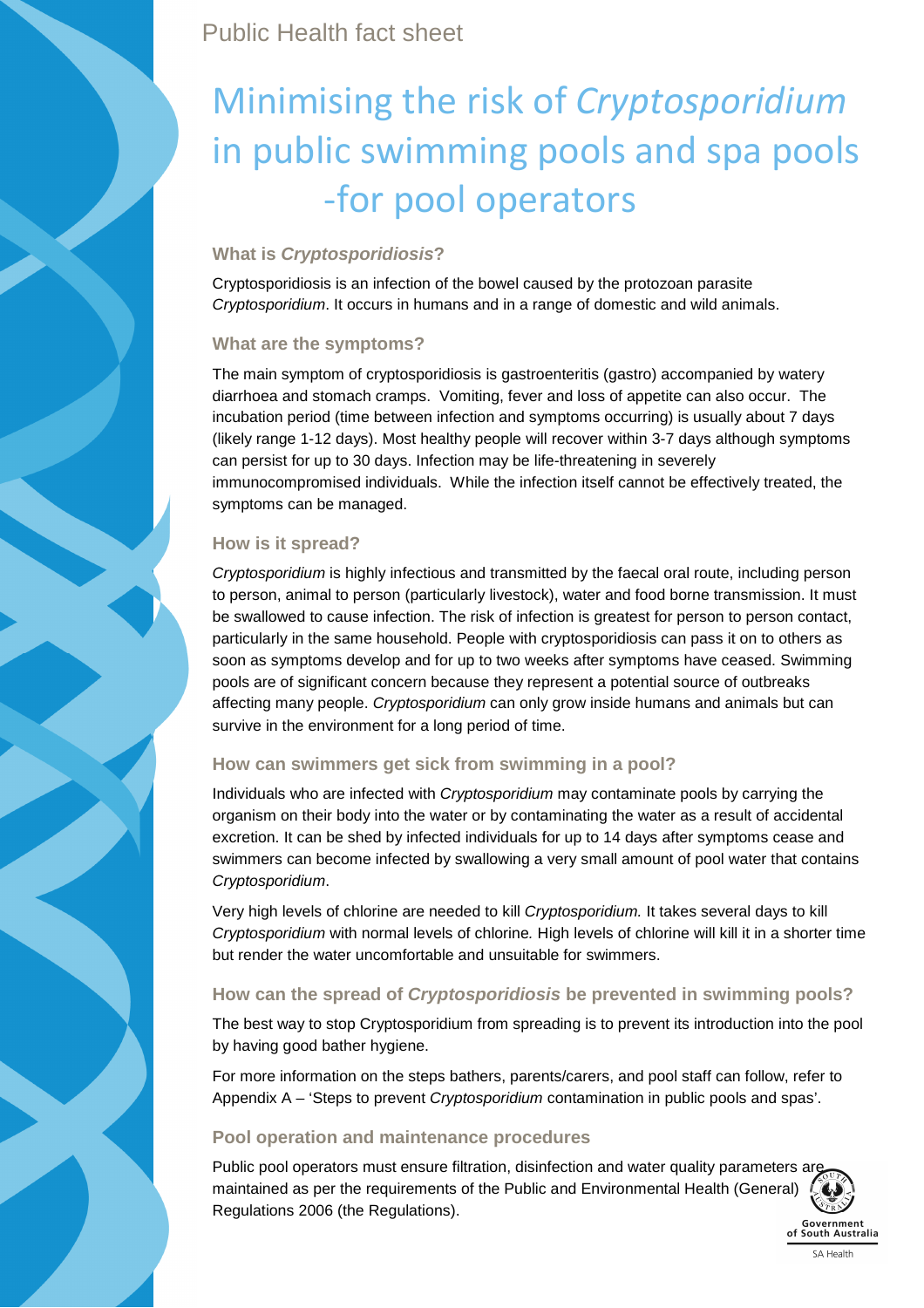#### **Faecal incident response**

A faecal release in public swimming pools can pose a risk to the health of swimmers. If a faecal incident occurs please refer to the public health fact sheet 'Faecal release incidents – public pool response strategies' located at http://www.dh.sa.gov.au/pehs/topics/water-swimming.htm

### **Cryptosporidium incident response**

A Cryptosporidium incident response may be required if:

- > Cryptosporidium is detected in a public pool
- $>$  an individual with cryptosporidiosis utilises a public pool during the infectious period
- a public pool is implicated in a case or cases of Cryptosporidiosis.

Under these circumstances the Department of Health and Ageing will notify local government and provide advice on the necessary course of action to be taken. This may result in the pool being closed immediately and decontaminated or drained, cleaned and disinfected.

There are varying levels of response to incidences of Cryptosporidiosis associated with public swimming pools and these are determined based on a number of factors. The procedures and responses are broadly defined in the following 3 tiers of response depending on the number of cases involved and whether persons with cryptosporidiosis have used the pool.

- 1. The pool equipment, environs, water quality, and maintenance records may be inspected by the authority to ensure compliance with the requirements of the Regulations and associated guidelines (normal response to a single case).
- 2. The pool may be required to be closed to the public to undergo the precautionary decontamination procedure outlined in Appendix B of this document (normal response when more than one case has used the pool during their incubation period or if a person with Cryptosporidiosis has used the pool during their infectious period).
- 3. An additional level of response may be required in some circumstances; this may require the pool to be closed to the public, drained, cleaned and disinfected. The appropriate level of response may vary based on individual conditions. Specific procedures will be advised by the environmental health section of your local council.

Note that the course of action may vary in response to individual circumstances. In some circumstances follow up microbiological water testing may be required to verify the absence of Cryptosporidium.

#### **Routine water testing**

Testing for Cryptosporidium involves large sample volumes, is expensive and does not determine whether any *Cryptosporidium* found is alive or able to cause infections. It does not provide the necessary information for making operating decisions and as a consequence, routine pool water sampling is not recommended.

Testing is generally only performed in association with outbreaks of illness for the purposes of confirming the presence of Cryptosporidium or the effectiveness of remedial measures.

# For more information

**Health Protection Programs SA Health Telephone: 08 8226 7100 Fax: 08 8226 7102 Email: healthprotectionprograms@health.sa.gov.au www.sahealth.sa.gov.au**





© Department of Health and Ageing, Government of South Australia. All rights reserved. Last revised October 2011

http://www.gilf.gov.au/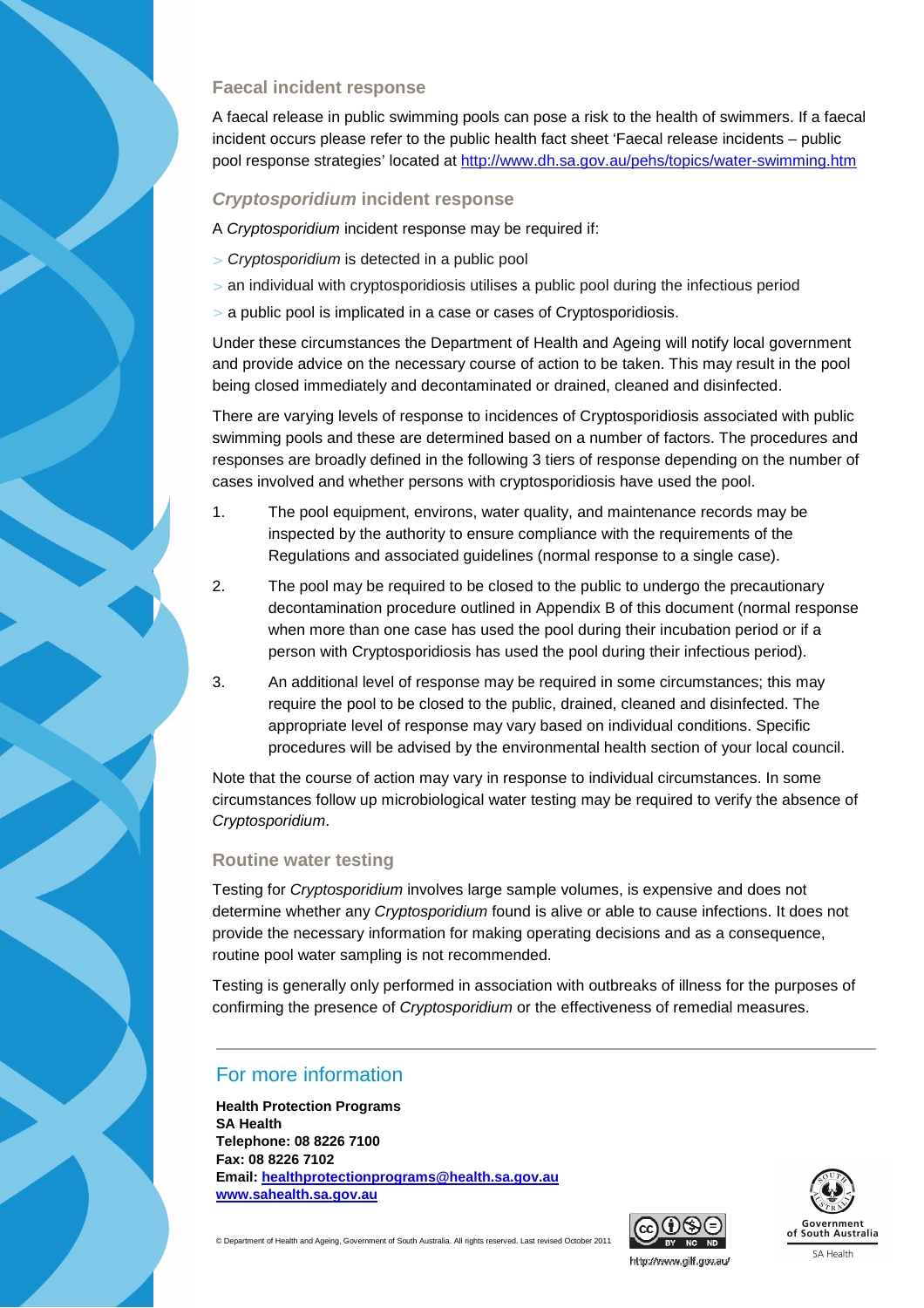## **APPENDIX A – Steps to prevent Cryptosporidium contamination in public pools and spas**

#### **Pool operators should:**

- $>$  ensure the pool is operated as per the requirements of the Regulations
- > not use untreated water to fill or top up pools
- > provide signage at conspicuous locations such as at the pool entrance and in toilet facilities (a Cryptosporidium poster is available from your local council or the Department of Health and Ageing)
- > provide safe, clean and easily accessible nappy changing facilities and prohibit nappy changing poolside
- > inspect the facility frequently
- > promote the hygienic principles outlined below to swimmers, staff, clubs, schools and groups using the pool.

#### **All bathers using public pools should:**

- > not use the pool if suffering from diarrhoea and until 14 days after symptoms have ceased
- > use the toilet regularly
- $>$  shower themselves and their children with soap and rinse well with water before entering the pool and after defecating
- > avoid drinking or deliberately putting pool water in the mouth
- $>$  wash hands thoroughly with soap and running water
- > not use pool water to wash hands
- > not enter the pool if bathers are visibly soiled.

#### **Parents / carers of infants and toddlers should:**

- > change babies nappies in a bathroom (not poolside) and wash hands thoroughly afterwards
- > minimise accidents by assisting young children to make frequent visits to the toilet
- $>$  ensure infants who are not toilet trained wear waterproof tight fitting pants over swimmers or nappies to better contain faecal matter.

#### **Persons with incontinence should:**

- > visit the toilet prior to entering the pool and periodically whilst using the pool
- > wear incontinence pads and water-proof undergarments with bathing costumes.

#### **Pool staff should:**

- > report illnesses to management and not swim until fourteen days after symptoms have ceased if they have diarrhoea
- > prepare and implement a faecal incident policy for your pool refer to the public health fact sheet: 'Faecal Release Incidents – Public Pool Response Strategies') and teach this policy to all relevant employees. Ensure staff enforce the policy
- $>$  monitor the area for faecal incidents and other behaviours that may put others at risk (e.g. changing nappies at poolside).

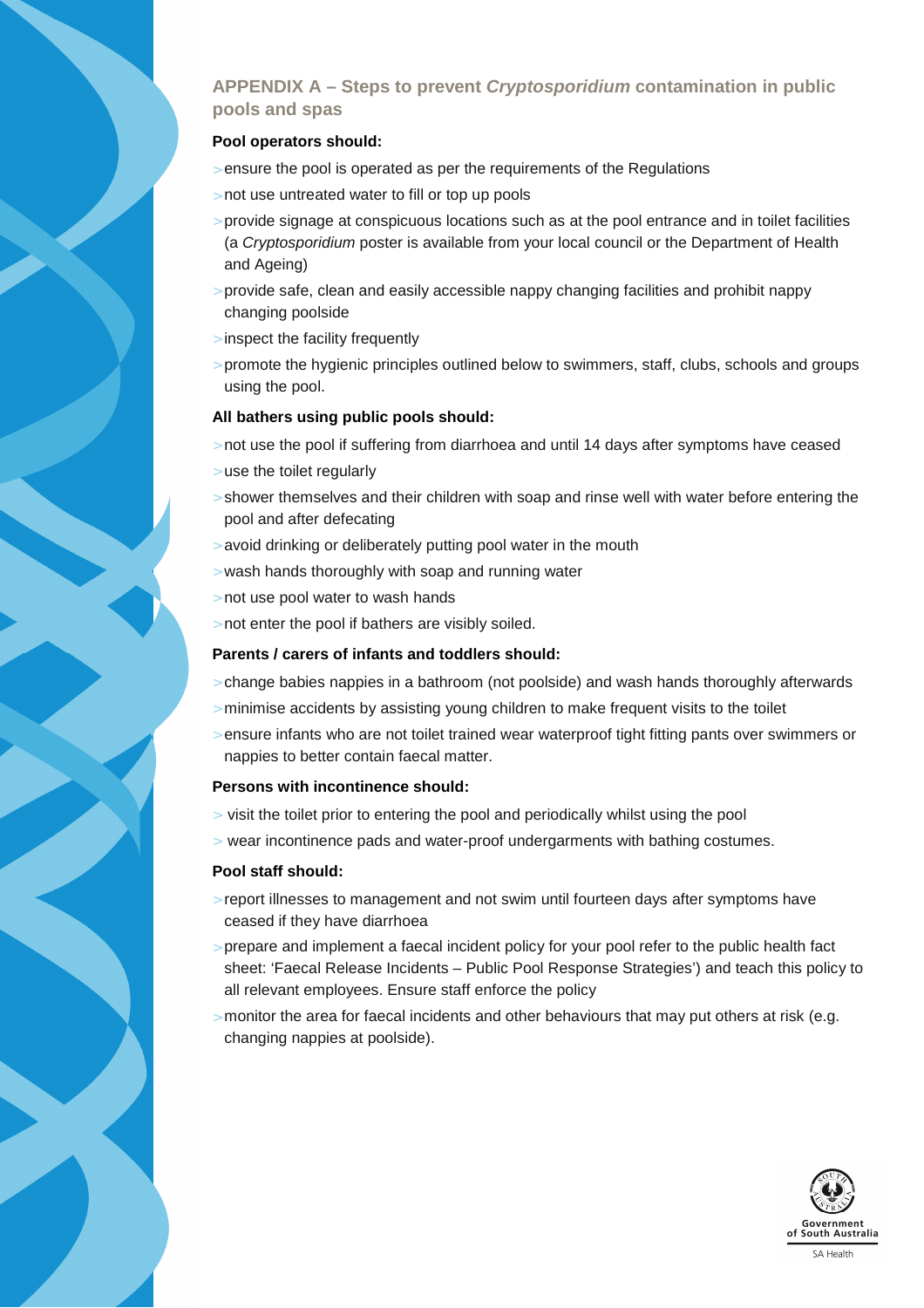## **APPENDIX B - Precautionary decontamination**

When it is suspected that a swimming pool or spa pool may be contaminated with Cryptosporidium the following procedure can be used to ensure a CT value (free chlorine concentration (mg/L)\* x time (minutes)) of at least 15,300 is achieved. This will inactivate 99.9% of Cryptosporidium in the water. Different combinations of concentration and time that achive a CT value of15,300 are illustrated in the table below.

 $*$ mg/L = ppm

#### Note:

As there is no inactivation data for the use of bromine on Giardia or Cryptosporidium, pools using bromine as the primary disinfectant must use chlorine in response to a faecal incident.

| Free chlorine concentration | $\boldsymbol{\mathsf{x}}$ | Time      | $=$ | <b>CT</b> |
|-----------------------------|---------------------------|-----------|-----|-----------|
| (mg/L)                      |                           | (minutes) |     | (15,300)  |
| 30                          | X                         | 510       | $=$ | 15,300    |
| 25                          | X                         | 612       | $=$ | 15,300    |
| 20                          | X                         | 765       | $=$ | 15,300    |
| 15                          | X                         | 1020      | $=$ | 15,300    |
| 10                          | X                         | 1530      | $=$ | 15,300    |
| 5                           | X                         | 3060      | $=$ | 15,300    |

#### Procedure:

- 1. Close the pool to swimmers.
- 2. Raise the free chlorine concentration (see above) and maintain pH at 7.5 or less.
- 3. Continue to operate the pumps and filtration systems whilst super chlorinating to ensure disinfection of the entire system.
- 4. The concentration of free chlorine will need to be checked manually at the beginning, during (at least hourly, but ideally every 30 minutes), and at completion of super chlorination to ensure the minimum CT value is achieved, and to ensure the accuracy of automatic dosing equipment.
- 5. The filter should be backwashed thoroughly after reaching the CT inactivation value.
- 6. Before the pool is reopened for use, test the water to ensure that the total concentration of chlorine in the pool is below 10mg/L (ideally below 5mg/L). Sodium thiosulphate may be added to neutralise the excess chlorine.
- 7. Record the incident, action taken and test results in the template provided (Appendix C) and in the pool log book. The local authority may request a copy of the completed template to verify that the CT value has been achieved.